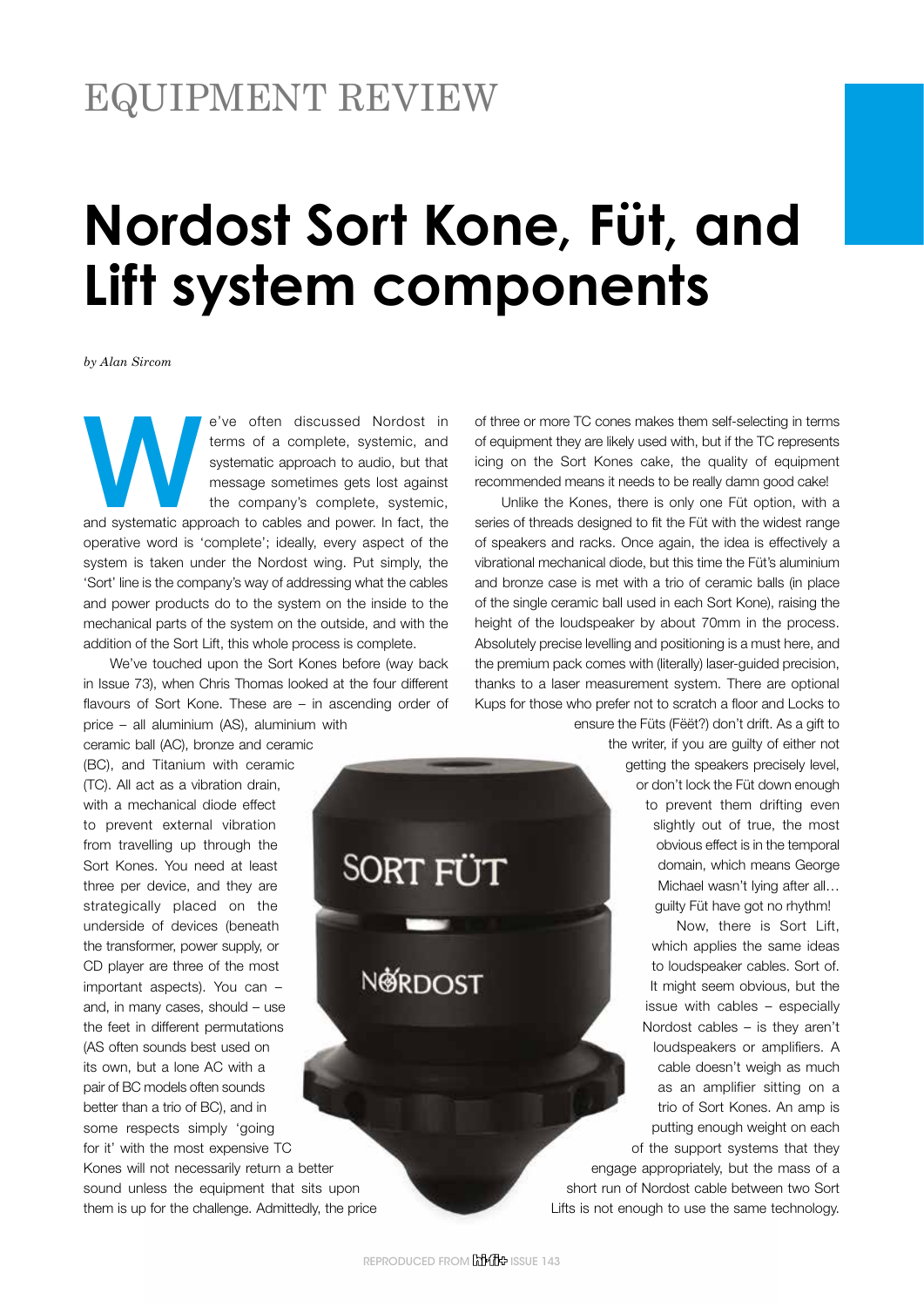## EQUIPMENT REVIEW / **NORDOST SORT KONE, FÜT, AND LIFT**

SORT KONE

TC

**SORT KONE** 

BĊ

**SORT KONE** 

AC

**SORT KONE** 

AS

*"You will, in fairly short order, add more Kones under the amplifiers and any other components, experiencing the same improvements."*

Instead, the Sort Lift is a game of two halves: the base, and the springs. The base is a stable, anodised, aluminium disk, designed to inhibit any transference of electrical charge from the floor to the cable and eliminate static build-up on the dielectric itself. This base supports the proprietary Floating Spring System. The Floating Spring System uses a flexible, titanium alloy springwire, which makes up both the support wings and tension wire supports. In both elements, the alloy wire is coated in FEP, mirroring the design of Nordost cables and making the supports an extension of the cable jacket, eliminating any electrical interference, while allowing the cables to maintain their natural resonance properties.

The order described is the order you should upgrade your system. Start with Sort Kones, ideally at first under a CD player. You'll be able to determine the inner harmonic structure of the piece of music played with greater clarity, while the voice will become that bit more like a real singer in the room, and the soundstaging will stretch further than before. This holds universally; just make sure you have the right Kones for the system. You will, in fairly short order, add more Kones under the amplifiers and any other components, experiencing the same improvments in musical structure, order, and unfatiguing listening time. This holds irrespective of the musical genre; you could quite easily play Metallica's *Master of Puppets* album [Elektra] followed swiftly by the most audiophile recording you have (you know you have *Jazz at the Pawnshop* or *Cantate Domino* somewhere in the collection, failing that... 'Keith Don't Go') and the system will give its best on both of them.

Then, it's time to turn your attention to the loudspeakers, assuming that 70mm height upgrade doesn't make them unworkable. This is harder to compare in any kind of A-B demonstration, because the amount of time taken to reposition, adjust the height, and measure the speakers into place makes swapping them over difficult in the extreme. Nevertheless, it's fairly clear the same improvements apply, and in broadly similar levels of enhancement. I would have

**SORT LIFT**